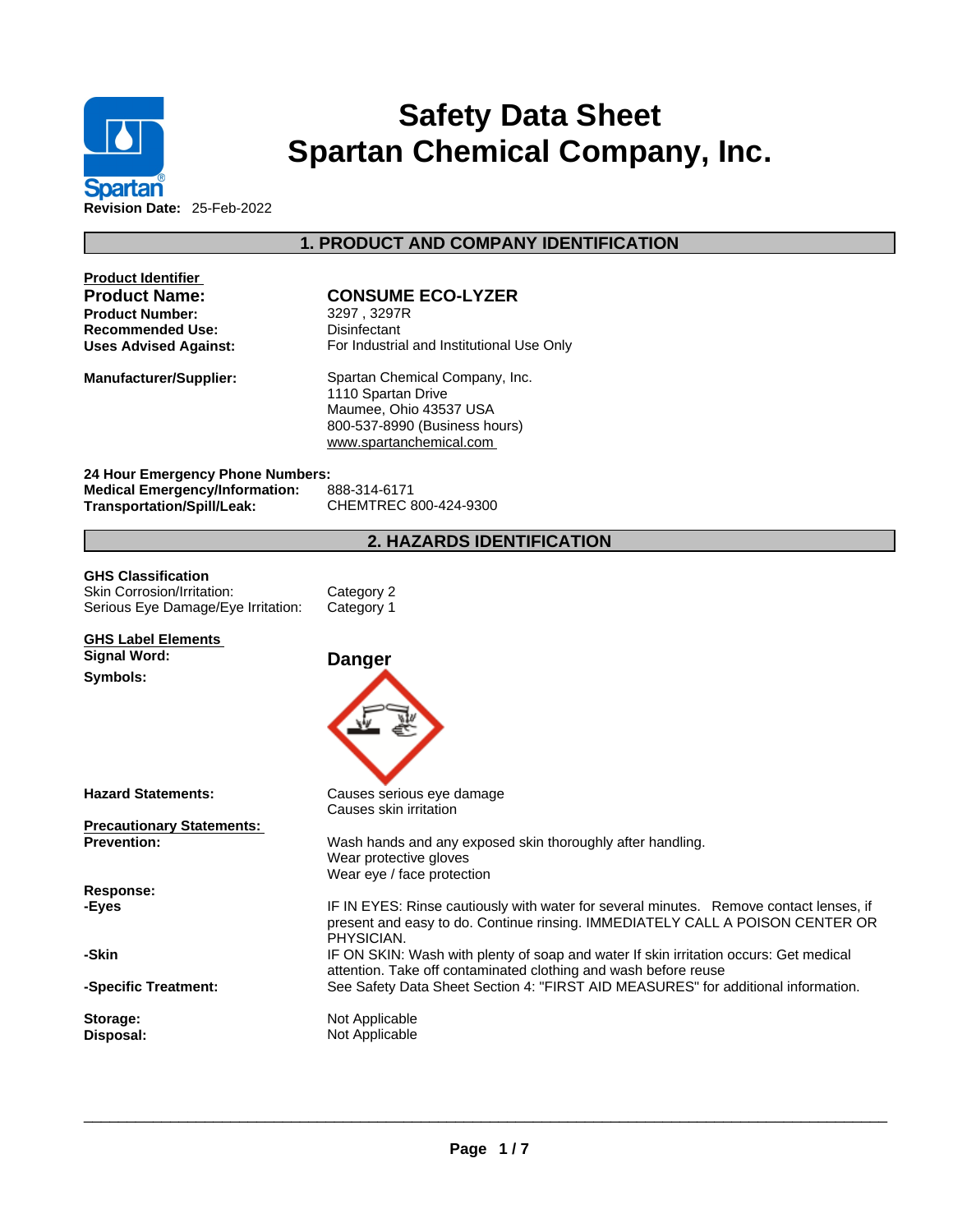#### **Hazards Not Otherwise Classified:** Not Applicable

- **Other Information:** May be harmful if swallowed
	- Inhalation of vapors or mist may cause respiratory irritation.
	- This product contains living bacterial spores. Avoid contact with open wounds, broken
	- skin or mucus membranes.
	- Keep out of reach of children

## **3. COMPOSITION / INFORMATION ON INGREDIENTS**

| <b>Chemical Name</b>                                                                                                              | <b>CAS No</b>      | Weight-%  |
|-----------------------------------------------------------------------------------------------------------------------------------|--------------------|-----------|
| Water                                                                                                                             | 7732-18-5          | 60-100    |
| Dicapryl/Dicaprylyl Dimonium Chloride                                                                                             | 68424-95-3         | $1 - 5$   |
| Alkyl C12-16 Dimethylbenzyl Ammonium Chloride                                                                                     | 68424-85-1         | $1 - 5$   |
| Undeceth-3                                                                                                                        | 34398-01-1         | $1 - 5$   |
| Alcohol                                                                                                                           | 64-17-5            | $1 - 5$   |
| Poly(oxy-1,2-ethanediyl),<br>a,a'-[[methyl[3-(tridecyloxy)propyl]iminio]di-2,1-etha<br>nediyl]bis[w-hydroxy-, branched, chlorides | 68610-19-5         | $0.1 - 1$ |
| Hydroxyethylcellulose                                                                                                             | 9004-62-0          | $0.1 - 1$ |
| Calcium Chloride                                                                                                                  | 10043-52-4         | $0.1 - 1$ |
| Octyldecylmethylamine                                                                                                             | 22020-14-0         | $0.1 - 1$ |
| Fragrance                                                                                                                         | <b>PROPRIETARY</b> | < 0.1     |
| Diethyl Phthalate                                                                                                                 | 84-66-2            | < 0.1     |
| Linalool                                                                                                                          | 78-70-6            | < 0.1     |
| Potassium Hydroxide                                                                                                               | 1310-58-3          | < 0.1     |
| Citric Acid                                                                                                                       | 77-92-9            | < 0.1     |
| Teal Colorant                                                                                                                     | <b>PROPRIETARY</b> | < 0.1     |
| <b>Bacterial Spores</b>                                                                                                           | <b>PROPRIETARY</b> | < 0.1     |

Specific chemical identity and/or exact percentage of composition has been withheld as a trade secret.

# **4. FIRST AID MEASURES**

| -Eye Contact:                                                           | Rinse cautiously with water for at least 15 minutes. Remove contact lenses, if present and<br>easy to do. Continue rinsing. IMMEDIATELY CALL A POISON CENTER OR PHYSICIAN. |
|-------------------------------------------------------------------------|----------------------------------------------------------------------------------------------------------------------------------------------------------------------------|
| -Skin Contact:                                                          | Wash with soap and water. If skin irritation occurs: Get medical attention.                                                                                                |
| -Inhalation:                                                            | Remove victim to fresh air and keep at rest in a position comfortable for breathing. Call a<br>poison control center or physician if you feel unwell.                      |
| -Ingestion:                                                             | Rinse mouth. Do NOT induce vomiting. Never give anything by mouth to an unconscious<br>person. Get medical attention if you feel unwell.                                   |
| <b>Note to Physicians:</b>                                              | Treat symptomatically.                                                                                                                                                     |
|                                                                         | <b>5. FIRE-FIGHTING MEASURES</b>                                                                                                                                           |
|                                                                         |                                                                                                                                                                            |
| <b>Suitable Extinguishing Media:</b>                                    | Product does not support combustion, Use extinguishing agent suitable for type of<br>surrounding fire                                                                      |
| Specific Hazards Arising from the<br>Chemical:                          | Dried product is capable of burning. Combustion products are toxic.                                                                                                        |
| <b>Hazardous Combustion Products:</b>                                   | May include Carbon monoxide Carbon dioxide and other toxic gases or vapors.                                                                                                |
| <b>Protective Equipment and</b><br><b>Precautions for Firefighters:</b> | Wear MSHA/NIOSH approved self-contained breathing apparatus (SCBA) and full<br>protective gear. Cool fire-exposed containers with water spray.                             |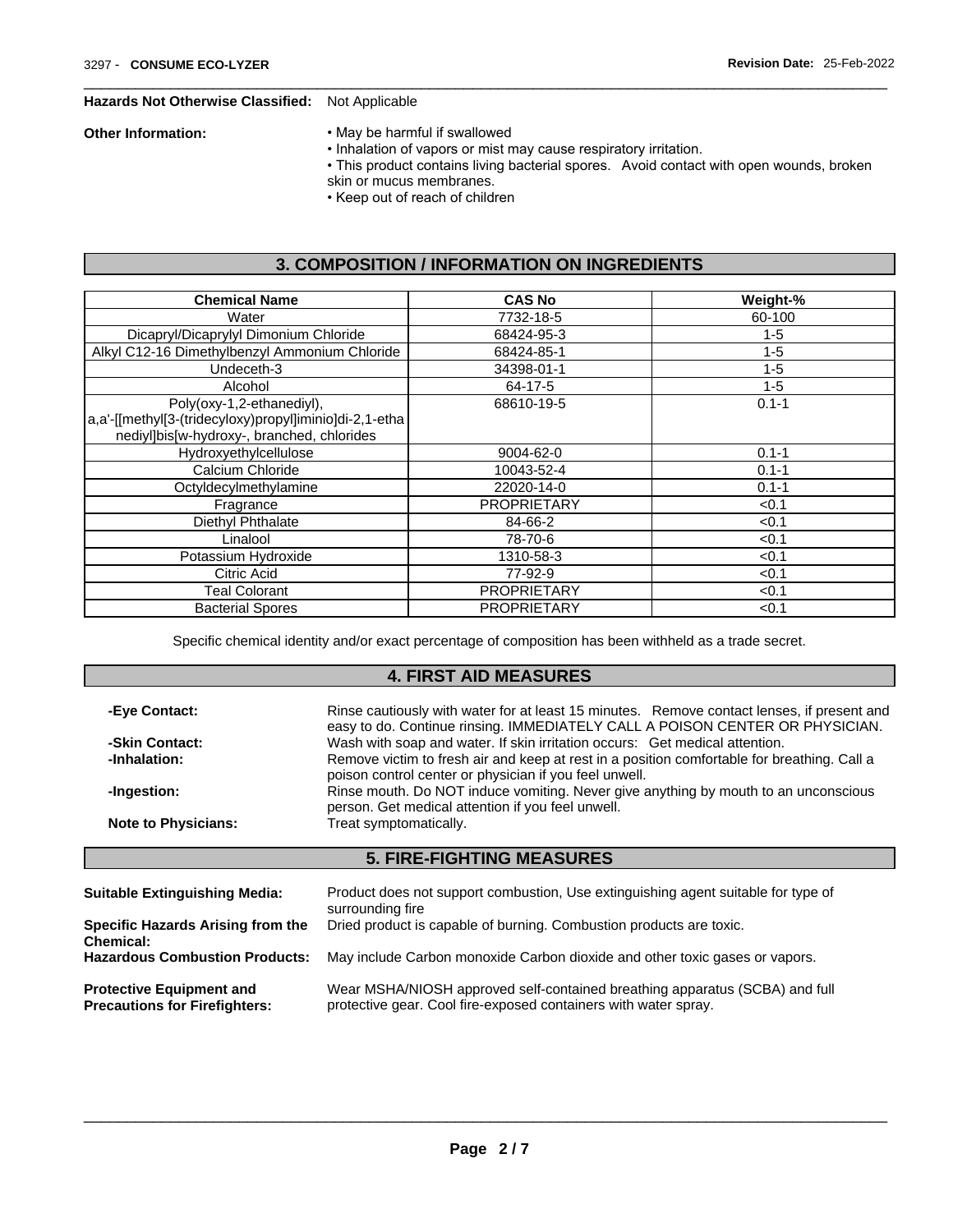#### **6. ACCIDENTAL RELEASE MEASURES**

**Personal Precautions:** Avoid contact with skin, eyes or clothing. Use personal protective equipment as required.<br>**Environmental Precautions:** Do not rinse spill onto the ground, into storm sewers or bodies of water. Do not rinse spill onto the ground, into storm sewers or bodies of water. **Methods for Clean-Up:** Prevent further leakage or spillage if safe to do so. Contain and collect spillage with non-combustible absorbent material, (e.g. sand, earth, diatomaceous earth, vermiculite) and place in container for disposal according to local / national regulations (see Section 13).

#### **7. HANDLING AND STORAGE**

**Advice on Safe Handling:** Handle in accordance with good industrial hygiene and safety practice. Wash thoroughly

after handling. **Storage Conditions:** Keep containers tightly closed in a dry, cool and well-ventilated place. Keep out of the reach of children. Keep from freezing.

**Suggested Shelf Life:** 1 year from date of manufacture.

# **8. EXPOSURE CONTROLS / PERSONAL PROTECTION**

#### **Occupational Exposure Limits:**

| <b>Chemical Name</b>         | <b>ACGIH TLV</b>            | <b>OSHA PEL</b>                        | <b>NIOSH</b>                |
|------------------------------|-----------------------------|----------------------------------------|-----------------------------|
| Alcohol                      | STEL: 1000 ppm              | TWA: 1000 ppm                          | IDLH: 3300 ppm              |
| 64-17-5                      |                             | TWA: 1900 mg/m <sup>3</sup>            | TWA: 1000 ppm               |
|                              |                             | (vacated) TWA: 1000 ppm                | TWA: 1900 mg/m <sup>3</sup> |
|                              |                             | (vacated) TWA: 1900 mg/m $3$           |                             |
| Diethyl Phthalate<br>84-66-2 | TWA: $5 \text{ mg/m}^3$     | (vacated) TWA: $5 \text{ mg/m}^3$      | TWA: $5 \text{ mg/m}^3$     |
| Potassium Hydroxide          | Ceiling: $2 \text{ mg/m}^3$ | (vacated) Ceiling: 2 mg/m <sup>3</sup> | Ceiling: $2 \text{ mg/m}^3$ |
| 1310-58-3                    |                             |                                        |                             |

**Engineering Controls:** Provide good general ventilation. If work practices generate dust, fumes, gas, vapors or mists which expose workers to chemicals above the occupational exposure limits, local exhaust ventilation or other engineering controls should be considered. Eye wash stations and shower facilities should be readily accessible in areas where the product is handled. **Eye/Face Protection:** Wear splash goggles. **Skin and Body Protection:** Wear rubber or other chemical-resistant gloves. **Respiratory Protection:** Not required with expected use. If occupational exposure limits are exceeded or respiratory irritation occurs, use of a NIOSH/MSHA approved respirator suitable for the use-conditions and chemicals in Section 3 should be considered.

**General Hygiene Considerations:** Wash hands and any exposed skin thoroughly after handling.

**Personal Protective Equipment** 

See 29 CFR 1910.132-138 for further guidance.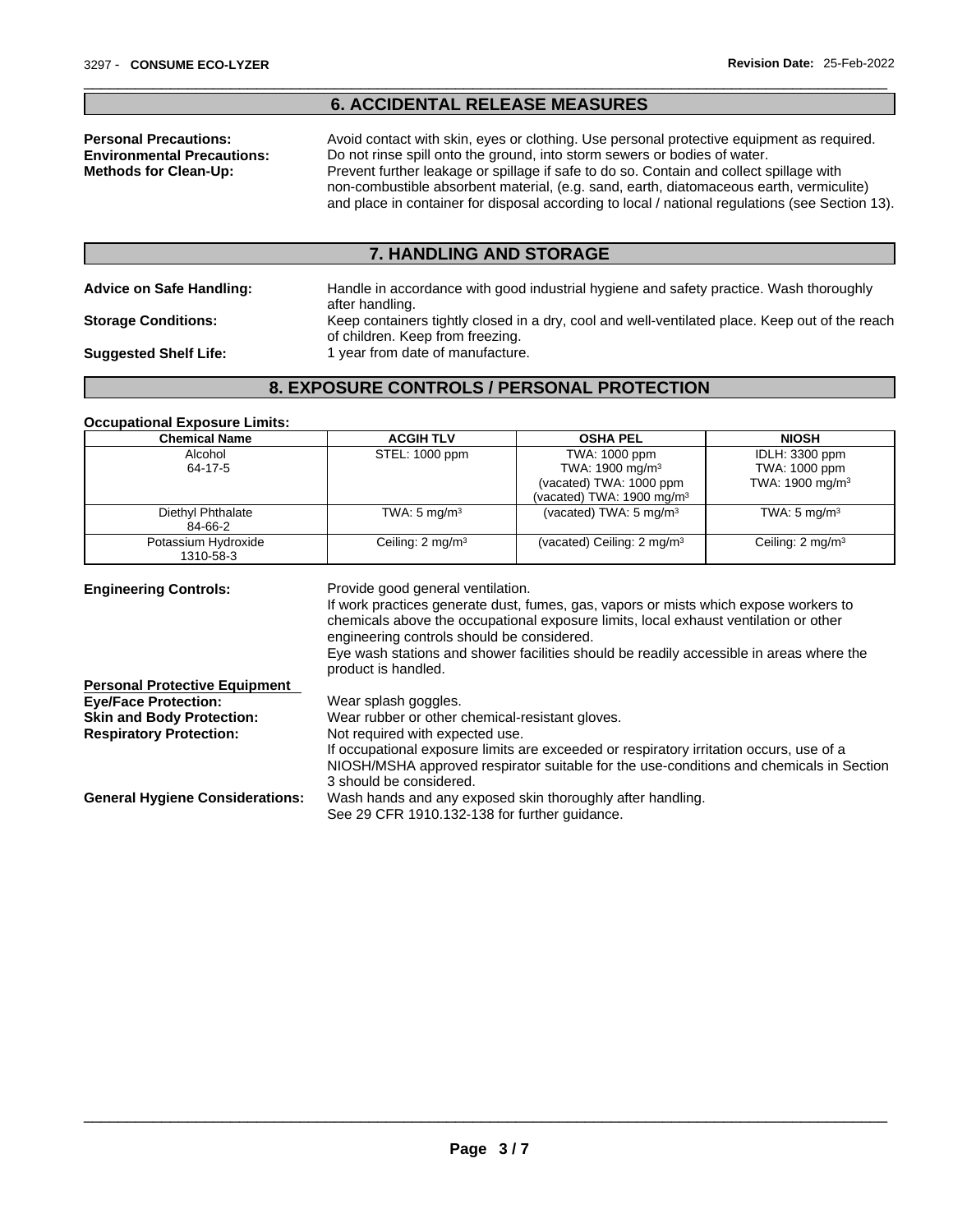# **9. PHYSICAL AND CHEMICAL PROPERTIES**

| Appearance/Physical State:             | Liquid                            |
|----------------------------------------|-----------------------------------|
| Color:                                 | Teal                              |
| <b>Odor:</b>                           | Floral fragrance                  |
| pH:                                    | 16.5-7.5                          |
| <b>Melting Point / Freezing Point:</b> | No information available          |
| Boiling Point / Boiling Range:         | 100 °C / 212 °F                   |
| Flash Point:                           | 100 °C $/$ > 212 °F ASTM D56      |
| <b>Evaporation Rate:</b>               | (Butyl acetate = $1$ )<br>$\,<\,$ |
| Flammability (solid, gas)              | <b>No information available</b>   |
| <b>Upper Flammability Limit:</b>       | <b>INo information available</b>  |
| <b>Lower Flammability Limit:</b>       | No information available          |
| Vapor Pressure:                        | <b>No information available</b>   |
| Vapor Density:                         | <b>INo information available</b>  |
| <b>Specific Gravity:</b>               | 10.995                            |
| Solubility(ies):                       | Soluble in water                  |
| <b>Partition Coefficient:</b>          | No information available          |
| <b>Autoignition Temperature:</b>       | No information available          |
| <b>Decomposition Temperature:</b>      | <b>No information available</b>   |
| Viscosity:                             | <b>INo information available</b>  |

# **10. STABILITY AND REACTIVITY**

| <b>Reactivity:</b>             | This material is considered to be non-reactive under normal conditions of use.                     |
|--------------------------------|----------------------------------------------------------------------------------------------------|
| <b>Chemical Stability:</b>     | Stable under normal conditions.                                                                    |
|                                | <b>Possibility of Hazardous Reactions:</b> Not expected to occur with normal handling and storage. |
| <b>Conditions to Avoid:</b>    | Extremes of temperature and direct sunlight.                                                       |
| <b>Incompatible Materials:</b> | Strong oxidizing agents. Strong acids.                                                             |
| <b>Hazardous Decomposition</b> | May include carbon monoxide, carbon dioxide (CO2) and other toxic gases or vapors.                 |
| <b>Products:</b>               |                                                                                                    |

# **11. TOXICOLOGICAL INFORMATION**

| <b>Likely Routes of Exposure:</b><br><b>Symptoms of Exposure:</b> | Eyes, Skin, Ingestion, Inhalation.                                                                       |
|-------------------------------------------------------------------|----------------------------------------------------------------------------------------------------------|
| -Eye Contact:                                                     | Pain, redness, swelling of the conjunctiva and tissue damage. Eye contact may cause<br>permanent damage. |
| -Skin Contact:                                                    | Pain, redness and cracking of the skin.                                                                  |
| -Inhalation:                                                      | Nasal discomfort and coughing.                                                                           |
| -Ingestion:                                                       | Pain, nausea, vomiting and diarrhea.                                                                     |
| Immediate, Delayed, Chronic Effects                               |                                                                                                          |
| Product Information:                                              | Data not available or insufficient for classification.                                                   |
| Target Organ Effects:                                             | Blood. Central nervous system. - Eyes. Liver. Reproductive System. Respiratory System.<br>-Skin.         |
| <b>Numerical Measures of Toxicity</b>                             |                                                                                                          |
|                                                                   | The following acute toxicity estimates (ATE) are calculated based on the GHS document.                   |

| ATEmix (oral):   | $2386$ mg/kg |
|------------------|--------------|
| ATEmix (dermal): | 33966 mg/kg  |

## **Component Acute Toxicity Information**

| <b>Chemical Name</b>        | Oral LD50          | Dermal LD50   | <b>Inhalation LC50</b> |
|-----------------------------|--------------------|---------------|------------------------|
| Water                       | $> 90$ mL/kg (Rat) | Not Available | Not Available          |
| 7732-18-5                   |                    |               |                        |
| Alkyl C12-16 Dimethylbenzyl | = 426 mg/kg (Rat)  | Not Available | Not Available          |
| Ammonium Chloride           |                    |               |                        |
| 68424-85-1                  |                    |               |                        |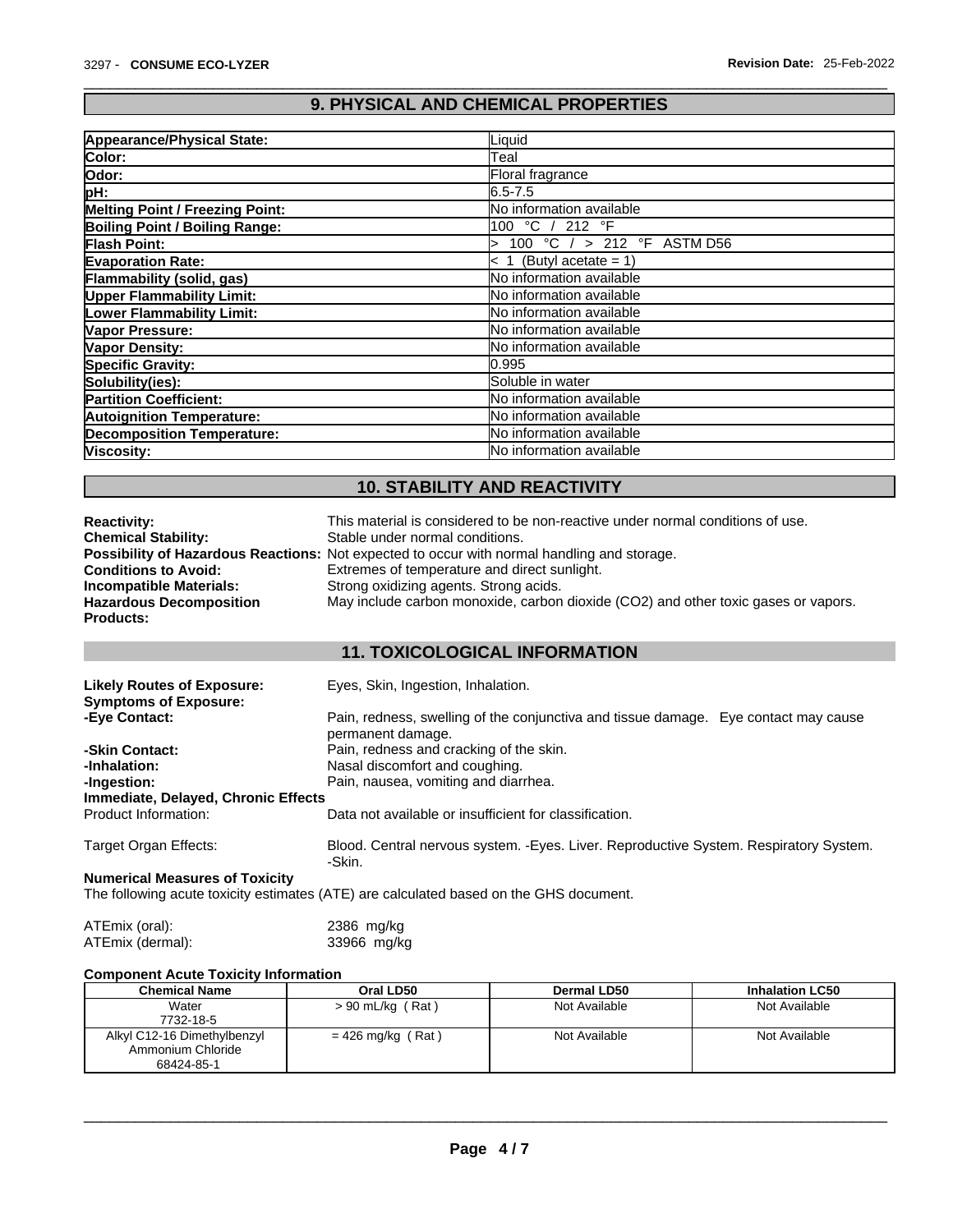# \_\_\_\_\_\_\_\_\_\_\_\_\_\_\_\_\_\_\_\_\_\_\_\_\_\_\_\_\_\_\_\_\_\_\_\_\_\_\_\_\_\_\_\_\_\_\_\_\_\_\_\_\_\_\_\_\_\_\_\_\_\_\_\_\_\_\_\_\_\_\_\_\_\_\_\_\_\_\_\_\_\_\_\_\_\_\_\_\_\_\_\_\_ 3297 - **CONSUME ECO-LYZER Revision Date:** 25-Feb-2022

| Alcohol<br>64-17-5               | $= 7060$ mg/kg (Rat) | Not Available           | $= 124.7$ mg/L (Rat) 4 h |
|----------------------------------|----------------------|-------------------------|--------------------------|
| Calcium Chloride<br>10043-52-4   | $= 1000$ mg/kg (Rat) | $>$ 5000 mg/kg (Rabbit) | Not Available            |
| Diethyl Phthalate<br>84-66-2     | $= 8600$ mg/kg (Rat) | $> 11200$ mg/kg (Rat)   | $> 4.64$ mg/L (Rat) 6 h  |
| Linalool<br>78-70-6              | $= 2790$ mg/kg (Rat) | Not Available           | Not Available            |
| Potassium Hydroxide<br>1310-58-3 | $= 284$ mg/kg (Rat)  | Not Available           | Not Available            |
| Citric Acid<br>77-92-9           | $=$ 3 g/kg (Rat)     | Not Available           | Not Available            |

**Carcinogenicity:** No components present at 0.1% or greater arelisted as to being carcinogens by ACGIH, IARC, NTP or OSHA

#### **12. ECOLOGICAL INFORMATION**

| <b>Chemical Name</b>           | <b>Algae/Aquatic Plants</b>                                                                                                                                                                                                                                                                                                                                    | <b>Fish</b>                                                                                                                                                                                                                                                                              | <b>Toxicity to</b><br><b>Microorganisms</b> | Crustacea                                                                                         |
|--------------------------------|----------------------------------------------------------------------------------------------------------------------------------------------------------------------------------------------------------------------------------------------------------------------------------------------------------------------------------------------------------------|------------------------------------------------------------------------------------------------------------------------------------------------------------------------------------------------------------------------------------------------------------------------------------------|---------------------------------------------|---------------------------------------------------------------------------------------------------|
| Alcohol<br>64-17-5             | Not Available                                                                                                                                                                                                                                                                                                                                                  | $12.0 - 16.0$ : 96 h<br>Oncorhynchus mykiss mL/L<br>LC50 static 100: 96 h<br>Pimephales promelas mg/L<br>LC50 static 13400 - 15100:<br>96 h Pimephales promelas<br>mg/L LC50 flow-through                                                                                                | Not Available                               | 9268 - 14221: 48 h Daphnia<br>magna mg/L LC50 2: 48 h<br>Daphnia magna mg/L EC50<br><b>Static</b> |
| Calcium Chloride<br>10043-52-4 | Not Available                                                                                                                                                                                                                                                                                                                                                  | 10650: 96 h Lepomis<br>macrochirus mg/L LC50<br>static                                                                                                                                                                                                                                   | Not Available                               | 2400: 48 h Daphnia magna<br>mg/L LC50                                                             |
| Diethyl Phthalate<br>84-66-2   | 23: 72 h Desmodesmus<br>subspicatus mg/L EC50 23:<br>72 h Desmodesmus<br>subspicatus mg/L EC50<br>static 21: 96 h<br>Desmodesmus subspicatus<br>mg/L EC50 21: 96 h<br>Desmodesmus subspicatus<br>mg/L EC50 static 42 - 255:<br>72 h Pseudokirchneriella<br>subcapitata mg/L EC50 2.11<br>$-4.29:96h$<br>Pseudokirchneriella<br>subcapitata mg/L EC50<br>static | 17: 96 h Pimephales<br>promelas mg/L LC50<br>flow-through 16.8: 96 h<br>Pimephales promelas mg/L<br>LC50 static 22: 96 h<br>Lepomis macrochirus mg/L<br>C50 flow-through 16.7: 96 h<br>Lepomis macrochirus mg/L<br>LC50 static 12: 96 h<br>Oncorhynchus mykiss mg/L<br>LC50 flow-through | Not Available                               | 36 - 74: 48 h Daphnia<br>magna mg/L EC50 86: 48 h<br>Daphnia magna mg/L EC50<br><b>Static</b>     |
| Linalool<br>78-70-6            | 88.3: 96 h Desmodesmus<br>subspicatus mg/L EC50                                                                                                                                                                                                                                                                                                                | Not Available                                                                                                                                                                                                                                                                            | Not Available                               | 20: 48 h Daphnia magna<br>mg/L EC50                                                               |
| <b>Citric Acid</b><br>77-92-9  | Not Available                                                                                                                                                                                                                                                                                                                                                  | 1516: 96 h Lepomis<br>macrochirus mg/L LC50<br>static                                                                                                                                                                                                                                    | Not Available                               | Not Available                                                                                     |

# **Persistence and Degradability:** No information available.<br> **Bioaccumulation:** No information available.

No information available.

**Marine Pollutant:** Yes.

**Other Adverse Effects:** No information available

## **13. DISPOSAL CONSIDERATIONS**

**Disposal of Wastes:** Dispose of in accordance with federal, state and local regulations.<br> **Contaminated Packaging:** Dispose of in accordance with federal, state and local regulations. Dispose of in accordance with federal, state and local regulations.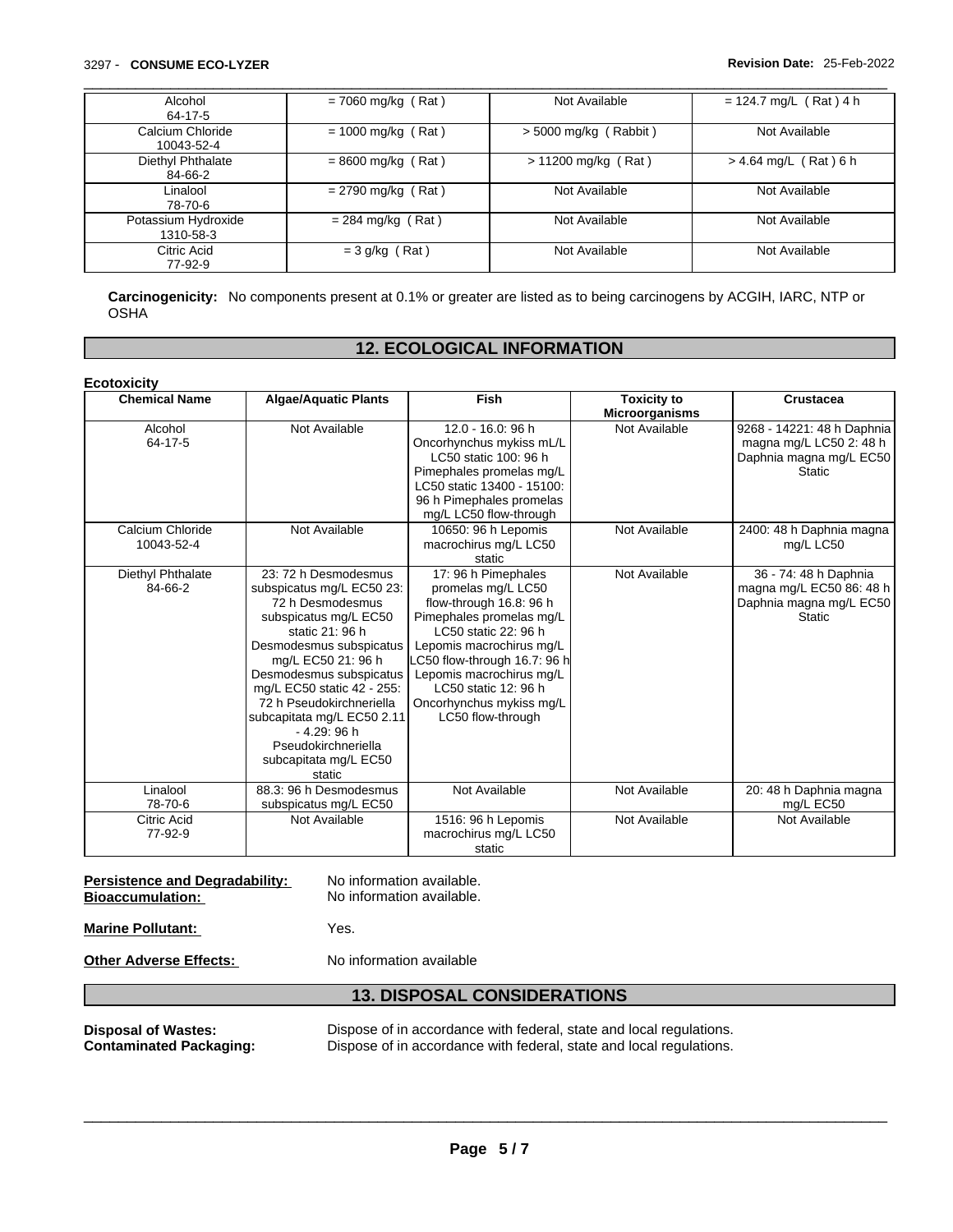#### **14. TRANSPORT INFORMATION**

| DOT:                           | Not Regulated                                                                                                                                                                                                                        |  |
|--------------------------------|--------------------------------------------------------------------------------------------------------------------------------------------------------------------------------------------------------------------------------------|--|
| UN/ID No:                      | Non Hazardous Product                                                                                                                                                                                                                |  |
| <b>Special Provisions:</b>     | Shipping descriptions may vary based on mode of transport, quantities, package size,<br>and/or origin and destination. Check with a trained hazardous materials transportation<br>expert for information specific to your situation. |  |
| <b>IMDG:</b>                   |                                                                                                                                                                                                                                      |  |
| UN/ID No:                      | <b>UN3082</b>                                                                                                                                                                                                                        |  |
| <b>Proper Shipping Name:</b>   | Environmentally Hazardous Substance, liquid, n.o.s., (contains quaternary ammonium<br>chloride), Marine Pollutant                                                                                                                    |  |
| <b>Hazard Class:</b>           | 9                                                                                                                                                                                                                                    |  |
| <b>Packing Group:</b>          | Ш                                                                                                                                                                                                                                    |  |
| <b>Marine Pollutant:</b>       | Yes.                                                                                                                                                                                                                                 |  |
| <b>Additional information:</b> | According to IMDG Code 2.10.2.7, marine pollutants packed in single or inner packagings<br>with a capacity of not more than $5 \text{ L}$ or $5 \text{ kg}$ are excluded from marine pollutant marking<br>requirements.              |  |
|                                |                                                                                                                                                                                                                                      |  |

## **15. REGULATORY INFORMATION**

**TSCA Status:** (Toxic Substance Control Act Section 8(b) Inventory)

All chemical substances in this product are included on or exempted from listing on the TSCA Inventory of Chemical Substances.

#### **SARA 313**

This product does not contain listed substances above the "de minimus" level

| <b>SARA 311/312 Hazard Categories</b> |  |
|---------------------------------------|--|
|                                       |  |

| <b>Acute Health Hazard:</b>        | Yes |
|------------------------------------|-----|
| <b>Chronic Health Hazard:</b>      | No. |
| Fire Hazard:                       | No. |
| Sudden release of pressure hazard: | No  |
| <b>Reactive Hazard:</b>            | N٥  |

#### **California Proposition 65**

This product is not subject to warning requirements under California Proposition 65.

#### **EPA Pesticide Registration Number:** 5741-24

#### **EPA Statement:**

This chemical is a pesticide product registered by the Environmental Protection Agency and is subject to certain labeling requirements under federal pesticide law. These requirements differ from the classification criteria and hazard information required for safety data sheets, and for workplace labels of non-pesticide chemicals. Following is the hazard information as required on the pesticide label:

#### **EPA Pesticide Label:**

DANGER. Corrosive. Causes irreversible eye damage and skin burns. Harmful if absorbed through the skin. May be fatal if inhaled. Do not breathe vapor or spray mist. Do not get in eyes, on skin, or on clothing. Wear protective eye wear (goggles/face shield/safety glasses), rubber gloves, and protective clothing. Wash thoroughly with soap and water after handling and before eating, drinking, smoking tobacco, chewing gum or using the toilet. Remove contaminated clothing and wash clothing before reuse. Use-Dilution Precautions: Harmful if inhaled. Avoid breathing vapor and spray mist. Remove contaminated clothing and wash clothing before reuse. Causes substantial but temporary eye injury. Do not get in eyes or on clothing. Avoid contact with skin. Wear protective eyewear (goggles /face shield / safety glasses). Wash thoroughly with soap and water after handling.

### **16. OTHER INFORMATION**

| <b>NFPA</b><br>______ | <b>Health Hazards: 3</b> | <b>Flammability: 0</b> | <b>Instability: 0</b>    | <b>Special: N/A</b> |
|-----------------------|--------------------------|------------------------|--------------------------|---------------------|
| <u>HMIS</u>           | <b>Health Hazards:</b>   | <b>Flammability:</b>   | <b>Physical Hazards:</b> |                     |
|                       |                          |                        |                          |                     |

**HMIS Health Hazards:** 3 **Flammability:** 0 **Physical Hazards:** 0

**Revision Date:** 25-Feb-2022